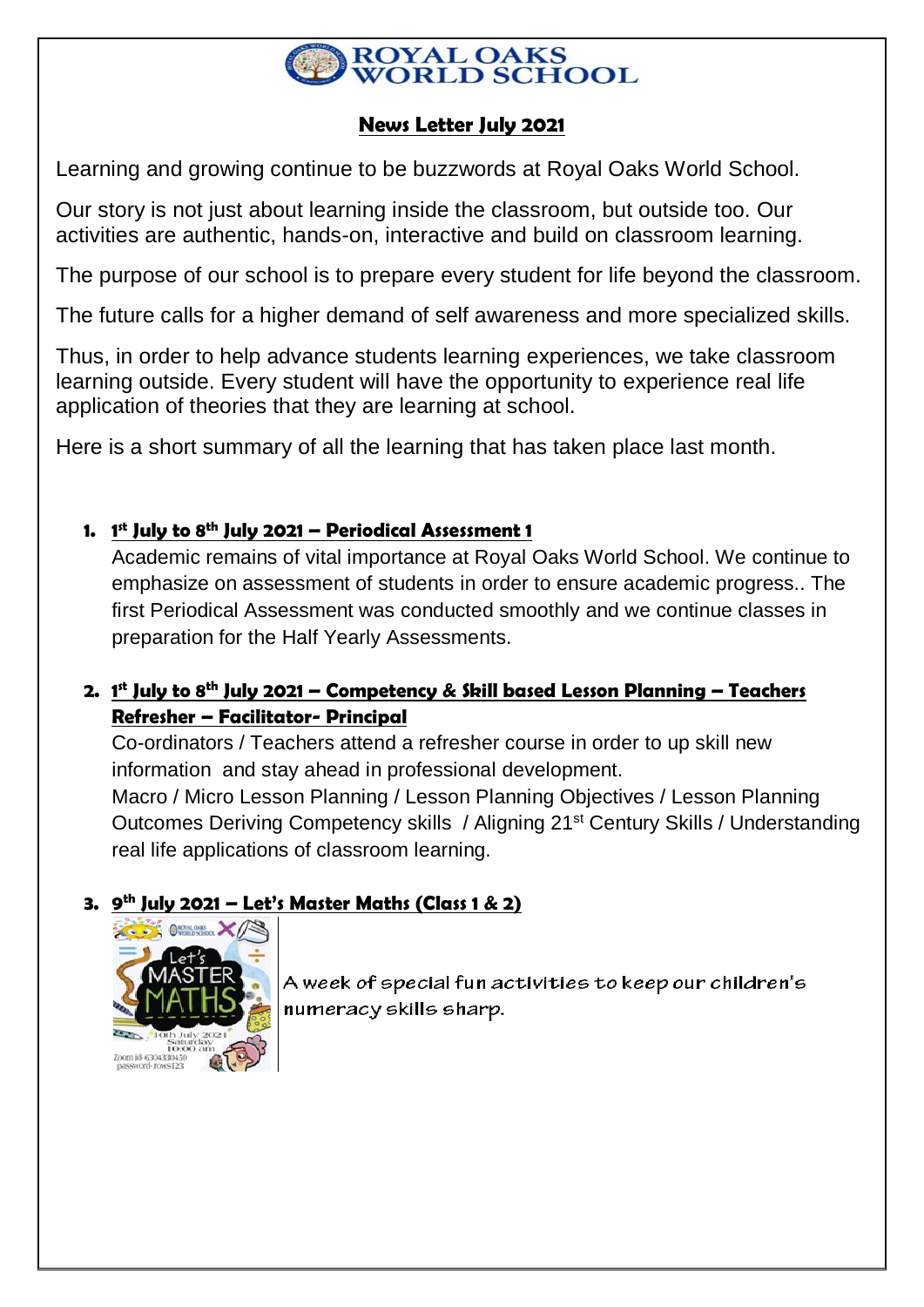## **4. 10th July 2021 – Together for Girls**



Empowering our girls to be the best version of themselves. The session encompassed the areas of Cyber security, personal safety and responsibility.

### **5. 12th July to 16th July - Read Aloud Week**

Reading aloud and talking about what you read encourages social - emotional learning, empathy and conversation skills, even into adulthood. The more one reads aloud – no matter the age – the deeper the connections made and the stronger the vocabulary learnt. Fluency, vocabulary and social- emotional learning is for all. At Royal Oaks we continue to follow with the graded International Fitzroy Readers that develop reading and writing skills in effective and logical steps.

## **6. 13th July to 16th July – Parent Teacher Meeting**

At Royal Oaks, Parents and teachers share a responsibility to help children learn and meet their educational goals. Studies and educational researchers have found a connection between family involvement and academic achievement. We continue to build this strong foundation for student's success and future engagement opportunities.

### **7. 14th July 2021 – The Young Entrepreneur's Writing Competition**



Giving children the opportunity to enrich their writing skills.

#### **8. 17th July 2021 – English Elocution**



The tradition of Elocution in English continues to flourish at Royal Oaks World School.